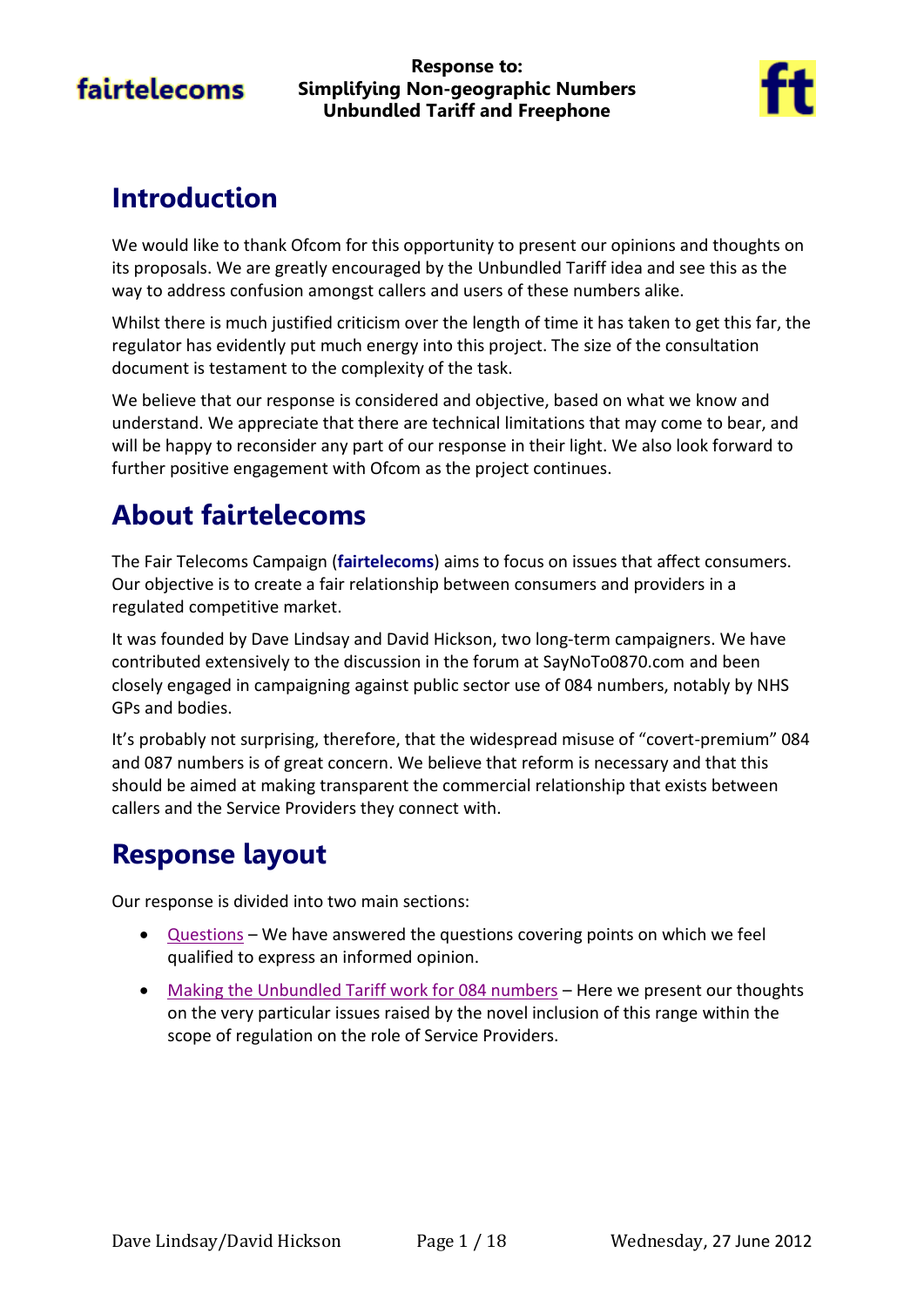**Response to: Simplifying Non-geographic Numbers Unbundled Tariff and Freephone**



# <span id="page-1-0"></span>**Questions**

### **Part A – NGCS market assessment and summary of approach**

#### **Section 4 – Summary of concerns**

*Q4.1 Do you agree that the analysis set out in Section 4 and the supporting annexes which draws on our initial assessment in the December 2010 review, stakeholder comments and the further research undertaken in 2011, appropriately characterises the market, the market failures and the effects on consumers? If not please set out your alternative views.*

We believe that in addition to the three failures summarised in paragraph 4.4, it is the case that some Service Providers lack awareness, such as:

- being of the belief that callers will not generally pay more than they would to ring a geographic number. They may quote one provider's call rates with the thinking that they are the norm;
- not having an appreciation for the fact that they benefit from calls; and/or
- thinking that they can opt not to receive revenue payments directly so as not to benefit.

Some communication providers have played their part in marketing NGCS numbers in such a way as to imply the above. This may have the effect of attracting custom from competitors who do not make such claims.

The Unbundled Tariff will also help make Service Providers aware that they are charging callers and that callers will pay more.

#### **Section 5 – Equality impact assessment**

*Q5.1 Do you have any comments on our Equality Impact Assessment? In particular do you agree with our view that our proposals for changes to non-geographic numbers are likely to have an overall positive impact on the equality groups identified in Annex 15?*

#### Yes.

It is certainly the case at the moment that mobile-only households pay the biggest Access Charges. Others may be on BT Basic and therefore pay extra to ring NGCSs.

The need for Service Providers to declare their Service Charges should cause them to think about whether they can justify them. Where these are important enquiry lines used by people on low incomes, then hopefully pressure will be brought to bear on them such that they will move away from these numbers.

There always remains the question of what level Access Charges mobile OCPs will go for. If these are way above that of "normal" calls, those being to landlines, 03 numbers and other mobiles, then low socio-economic groups will continue to pay heavy premiums where Service Providers continue to use 084 and 087 numbers.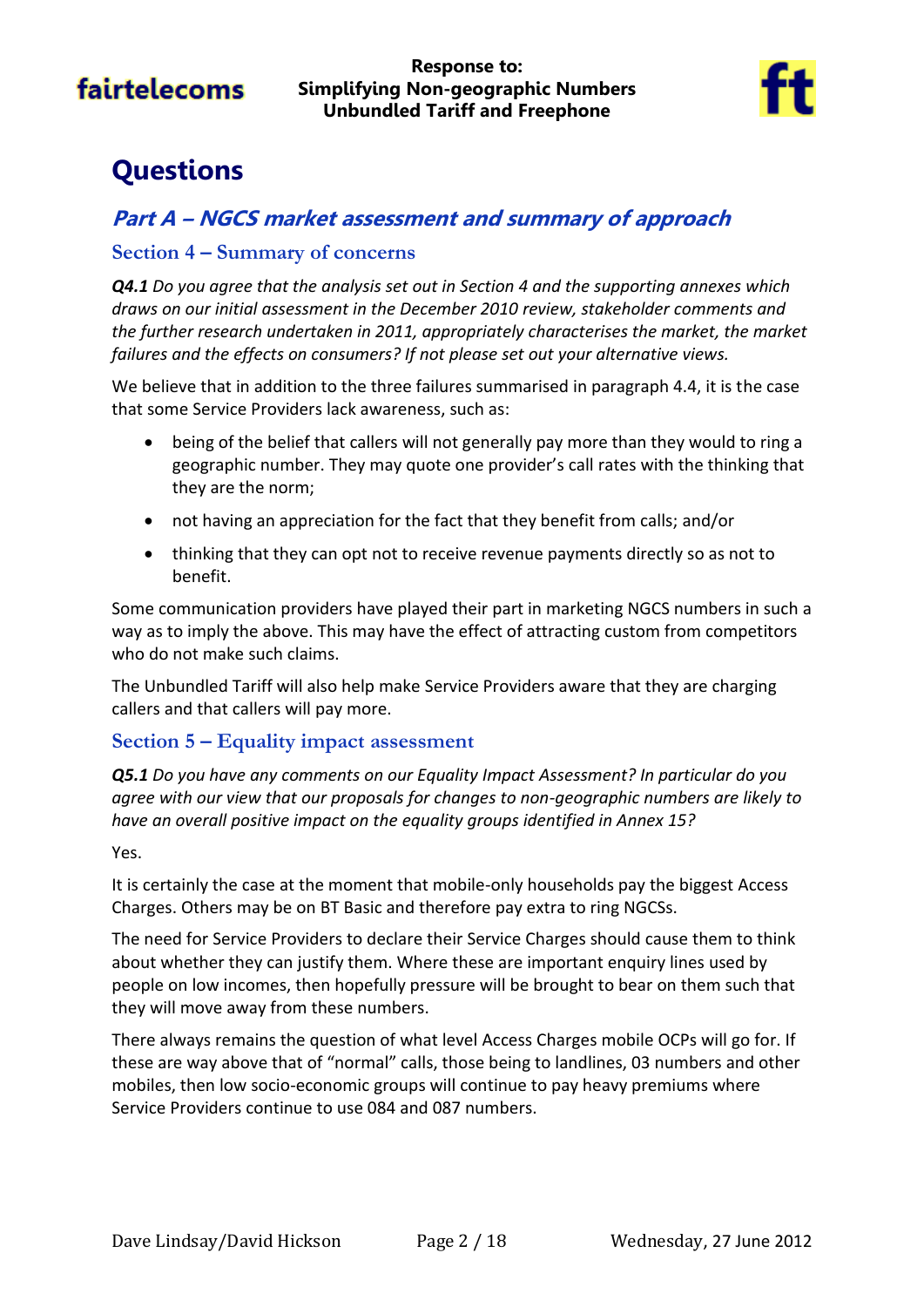#### **Response to: Simplifying Non-geographic Numbers Unbundled Tariff and Freephone**



### **Part B – the Revenue-sharing ranges**

### **Section 9 – Remedies to address market failures**

*Q9.1 Do you have any comments on our assessment, and in particular the additional evidence (gathered since the December 2010 Consultation) which we have used to support our assessment, on our provisional conclusion that the unbundled tariff should be applied to the revenue-sharing NGC number ranges?*

fairtelecoms thoroughly supports the Unbundled Tariff and the removal of the NTS Condition on BT. Unbundling as a totally new concept should be given time to establish itself, and once it has done, it should provide for much more effective competition than any other measure.

We believe that the Unbundled Tariff will address the three market failures that Ofcom has identified. It will also clear the waters with Service Providers; as we noted in our answer to Q4.1, they lack awareness too.

Maximum prices are certainly not a favoured option because OCPs will be likely to tend towards them.

### **Section 10 – Design of the Unbundled Tariff**

#### *The Access Charge*

*Q10.1 Do you agree with our proposal that the AC should be allowed to vary between tariff packages but that OCPs should be subject to a tariff principle permitting only one AC for nongeographic calls? If not please explain why.*

Yes.

Consumers have an appreciation that call rates vary between tariff packages, so Access Charges should be no different. In order for the Unbundled Tariff to be effective, the Access Charge should be the same for all 084, 087, 09 and 118 non-geographic number prefixes on any particular package.

We see the suggestion that OCPs should cover themselves against "bad debts" by imposing additional charges on those who do pay their bills as fundamentally unsound and unfair.

If any specific provision needs to be made to cover particular "bad debt" risks with certain types of number, then this can only fairly be achieved by an imposition on the revenue obtainable from those numbers. If this causes the relevant specific Service Charges to have to be increased, so as to compensate for a claw-back by the OCP, then so be it.

Inflated Access Charges across a wider range, specifically affecting the end cost of other services does not provide a fair or proportionate approach.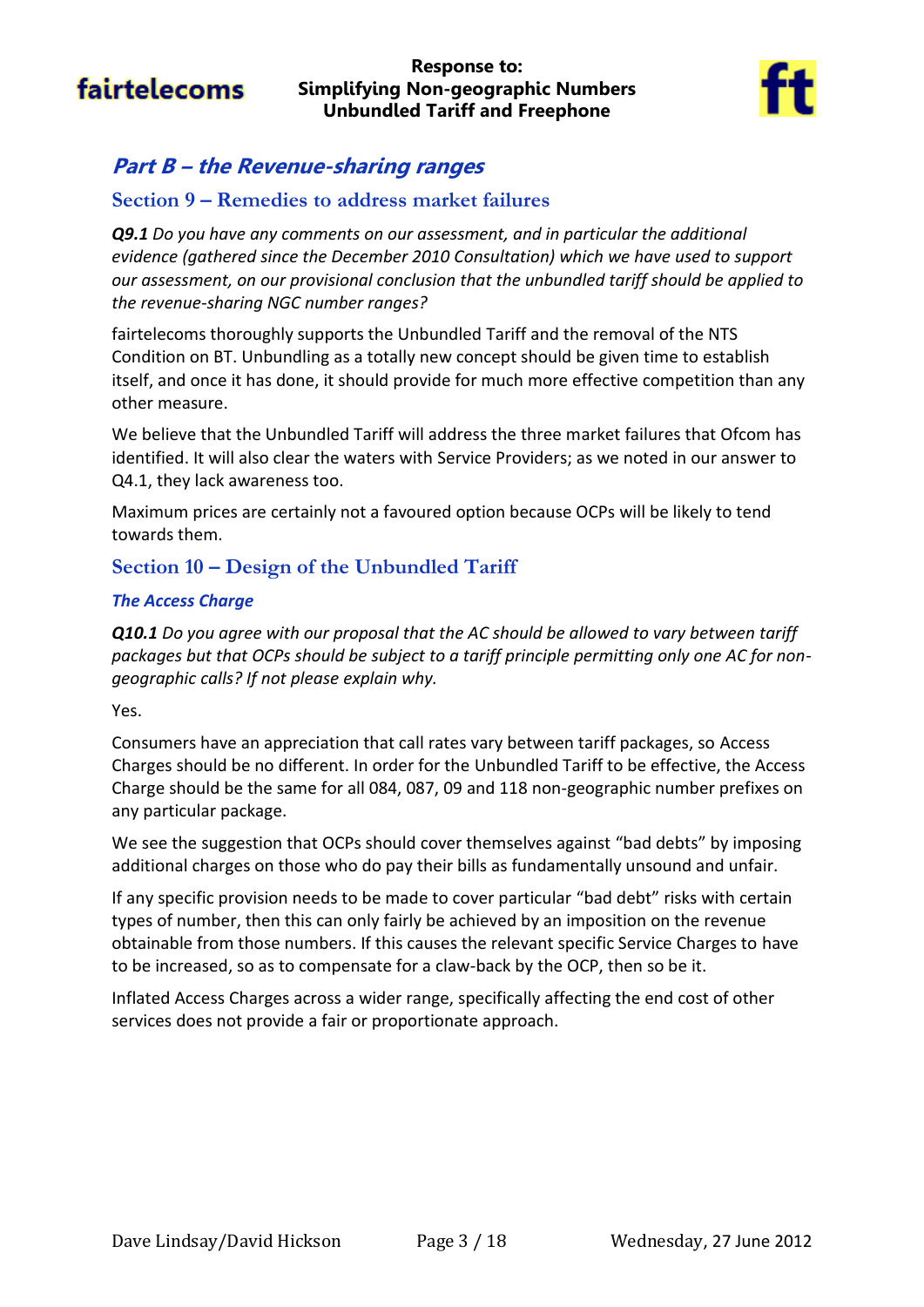#### **Response to: Simplifying Non-geographic Numbers Unbundled Tariff and Freephone**



- *Q10.2 Do you agree with our proposed structure for the AC, in particular that:*
- *(i) that the AC should be a pence per minute charge only, but can be subject to a minimum one minute call charge;*
- *(ii) that the AC should not vary by time of day; and*
- *(iii) that the AC can be included as part of call bundles/inclusive call minutes provided that inclusion does not differentiate by number range? If not please explain why.*

We see simplification as being the vital issue here.

- (i) Yes. We are inclined to suggest that if there is a minimum period of call charge then it must apply across the tariff. Mixed pence per call (as in call connection or call set-up charge) and pence per minute Access Charges should not be allowed.
- (ii)Yes. We cannot see any justification for Access Charge time of day variation. We believe that time of day variation is on its way out now that network capacity is nothing like the issue that it once was. Time of day variations are probably nothing more than a marketing tool for discounting.
- (iii)Yes, Access Charges should be allowed to be included in packages/bundles. Just as Access Charges should not vary by number range, their inclusiveness should not be allowed to vary by range.

Where a package only provides inclusive services at certain times of day, an inclusive Access Charge would obviously apply on the same basis. Following a time of day variation in respect of being inclusive in a package, along with other services, should not be regarded as a case of the Access Charge varying by time of day, as this is otherwise prohibited.

#### *Q10.3 Do you agree with our proposal not to impose a cap on the AC in the first instance? If not please explain why.*

Yes. The Unbundled Tariff system should be given time to establish itself, and certainly should not have any limit on Access Charges in the first instance. A cap on Access Charges should only be introduced if the market is not working effectively and where a better remedy is not available.

#### *The Service Charge*

*Q10.4 Do you agree with our proposed approach for the structure of the SC? In particular that: (i) bespoke SCs should be prohibited; (ii) that no further restrictions on the SC structure should be required (e.g. allowing ppm and ppc SCs, no restriction of ToD charging subject to ability of billing systems to pass through the charges) If not, please explain why and provide evidence if possible.*

- (i) Yes. Bespoke Service Charges should not be allowed as they will have the potential to create confusion.
- (ii)Yes, but only if the Service Charge can be fully and clearly declared. Consumers are familiar with ToD variations, particularly with fixed line services. Consideration will have to be given as to what wording Service Providers will use as the more different rates and charges apply and at different times, the more complex it becomes.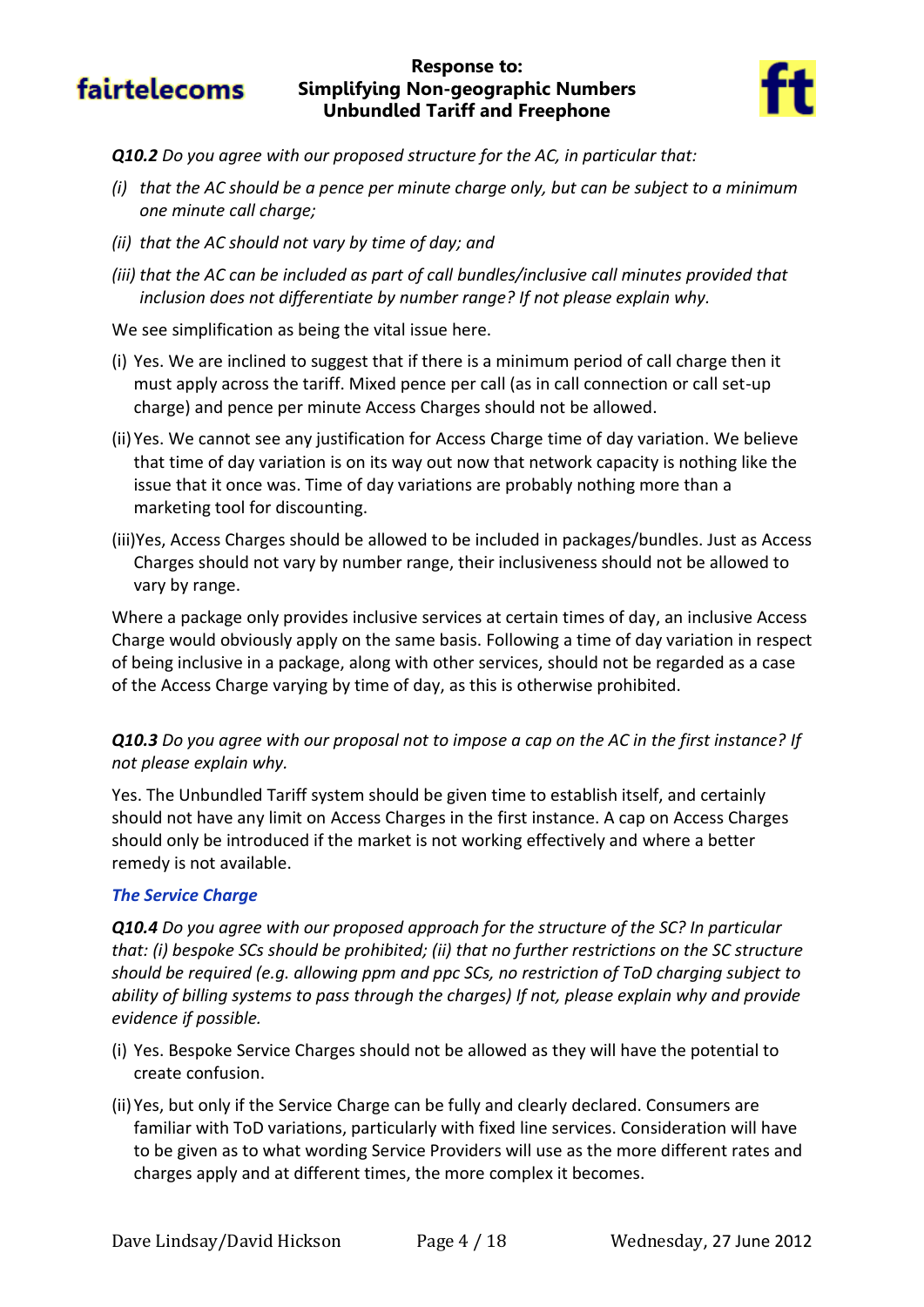#### **Response to: Simplifying Non-geographic Numbers Unbundled Tariff and Freephone**



*Q10.5 Do you agree with our proposals to impose maximum SC caps for the purposes of protecting the identity of the number ranges? Do you agree that the caps should apply to the 084, 087 and 09 ranges and that they should be set exclusive of VAT in the Numbering Plan? If not please explain why and provide evidence to support your position if possible.*

#### Yes.

At the present time there is a general association in consumers' minds between the prefixes and their premium. Not having any limit would mean that the "low-priced" prefix of 084 will become a haven to high Service Charges.

The issue of VAT rate changes cannot be seen separately from that of inflationary rate changes. Both pose an equal threat to a nice simple system, and we feel that simplicity is the key issue here.

For this reason, all VAT inclusive values must be nice round numbers irrespective of its rate.

*Q10.6 Do you agree with our proposed cap of 5.833p for the 084 range and 10.83p for the 087 range? If not please explain why.*

Yes. The starting point should be no less than the status quo.

The key point about the break point between PRS and non-PRS is the issue of whether the number is being used for the provision of telecoms services or for contact using a telecoms service. It is arguable as to which of these caps represents that break.

*Q10.7 Do you agree that the number of SC price points should be restricted? Do you agree that that restriction should be somewhere between 60 and 100, and where within that range do you consider would be optimal? Do you have any comments in relation to how Ofcom should decide where in that 60 to 100 range the maximum number of SC price points available should be set?*

Rather than imposing a specific restriction the objective must be to keep the list as short as possible. Setting a limit can work against this objective.

*Q10.8 Do you agree with Ofcom's proposed approach to agree the relevant SC price points with industry rather than specifying them as part of the Numbering Plan? Do you have a particular preference for which SC price points are necessary within the different number ranges? What criteria would you propose for the selection of price points?*

We believe that Ofcom should set up its industry-led group with representatives from Ofcom and the consumer interest engaged, invite them to discuss and present initial proposals and then subject these to a brief public consultation before Ofcom grants its approval. This group should continue to maintain the list, with Ofcom approving changes, engaging in public consultation whenever anything radical is proposed.

On the subject of price points, the option of a zero Service Charge, as referred to at 10.371, cannot be acceptable. *(continued …)*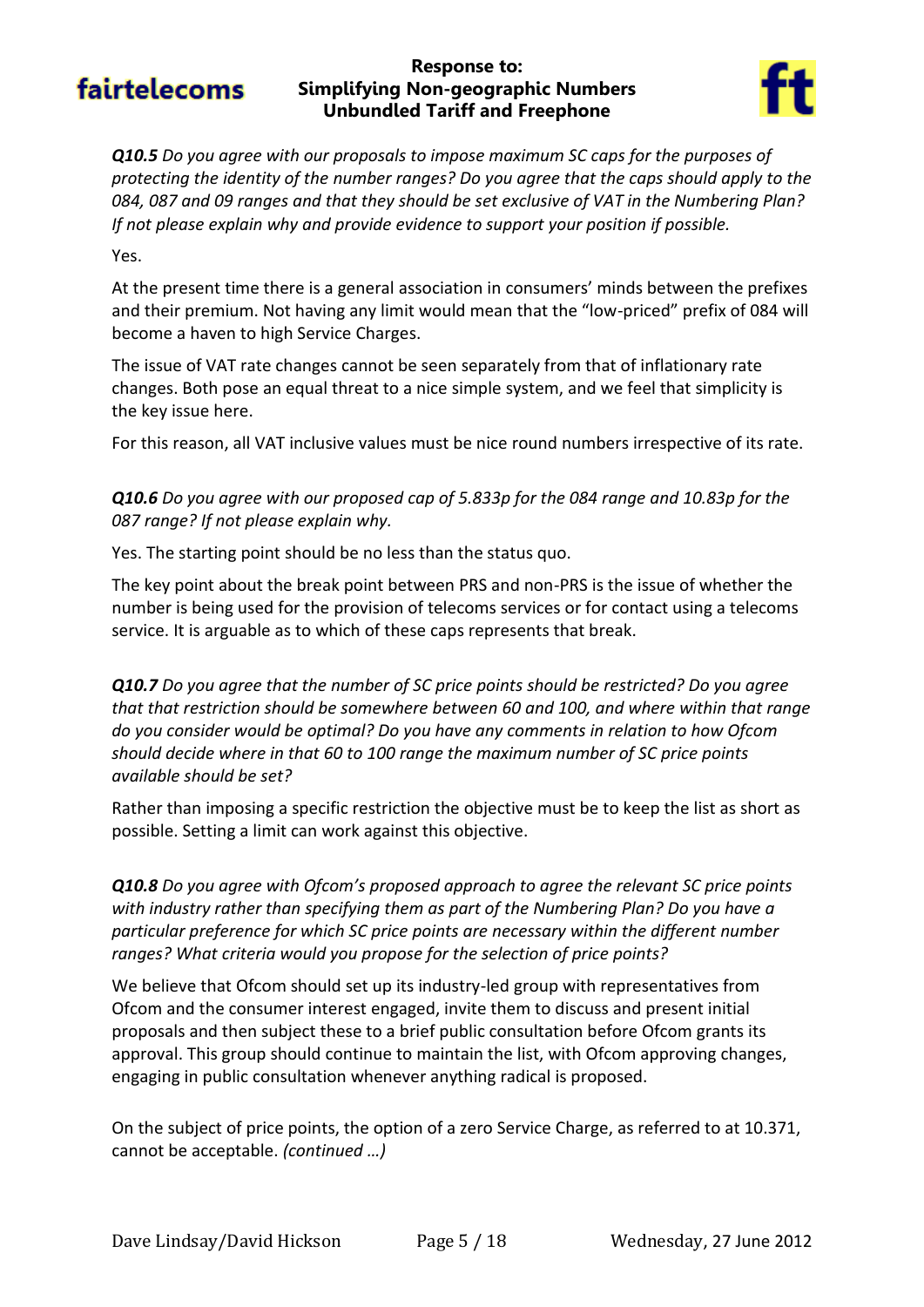#### **Response to: Simplifying Non-geographic Numbers Unbundled Tariff and Freephone**



If the option for a zero Service Charge were to be permitted, regardless of the extent to which it is used, this could be exploited by suggesting or implying that calls to 084 / 087 numbers do not necessarily cause a premium to be incurred. There are currently very many examples of exceptional cases being used to misrepresent the costs involved in calling these ranges. To open up a new opportunity for such misrepresentation would be to deny the vital objective of simplification and transparency.

The objective of the 03 range being "the only non-geographic range which is charged at geographic rates" is fundamental. The ease of migration to 034 and 037 equivalent numbers provides all necessary support for those who wish to "retain" their 084 / 087 number without levying a Service Charge. It should also be noted that it is blocks of numbers that are assigned to a particular Service Charge level. A decision to retain existing numbers but move to a different Service Charge level would be effective for all users with numbers in the block.

Whilst the Access Charge need not necessarily equate with the rate for geographic calls, the option of a zero Service Charge would essentially deny the clarity offered by the proposal to retain the existing status of the 03 range. Absolute confirmation of its unique role as the only non-geographic range which is cost-neutral in respect of the relationship between the caller and the Service Provider is vital to ensure its (long overdue) wide public acceptance.

### **Section 11 – The 0845 and 0870 ranges**

*Q11.1 Do you agree with Ofcom's assessment that an unbundled tariff should also apply to the 0845 and 0870 ranges? If not please explain why.*

It is inconceivable that anything presented as "simplification" could leave the existing mess in place. The answer must be "Yes".

Simplification is given as the reason for the preference to have the 03 range as the only geographically rated non-geographic number range. This is a very strong and valid argument.

It is unfortunate that this consultation, as presented, has not been able to address the likely impact of Article 21 of the Consumer Rights Directive (CRD). This will have a significant bearing on this particular issue, as many existing users of 0845, 0844 (and indeed some 0871/2/3) numbers will fall within the provisions which will be enacted from it.

Without an assessment of the impact of the CRD it has not been possible to establish that the overwhelming majority of present 0845 users would need to be on a range whereby, through compulsion or choice, they would not apply a Service Charge. If this had been established, there would be a strong argument for changing the 0845 range to be geographic rate only, so as to prevent a high volume of number changes. At the present time however there is no evidence to support such a proposal.

For the time being therefore it is best to press ahead with the assumption that the simpler option is the best; the 03 range should be the only geographically rated non-geographic number range.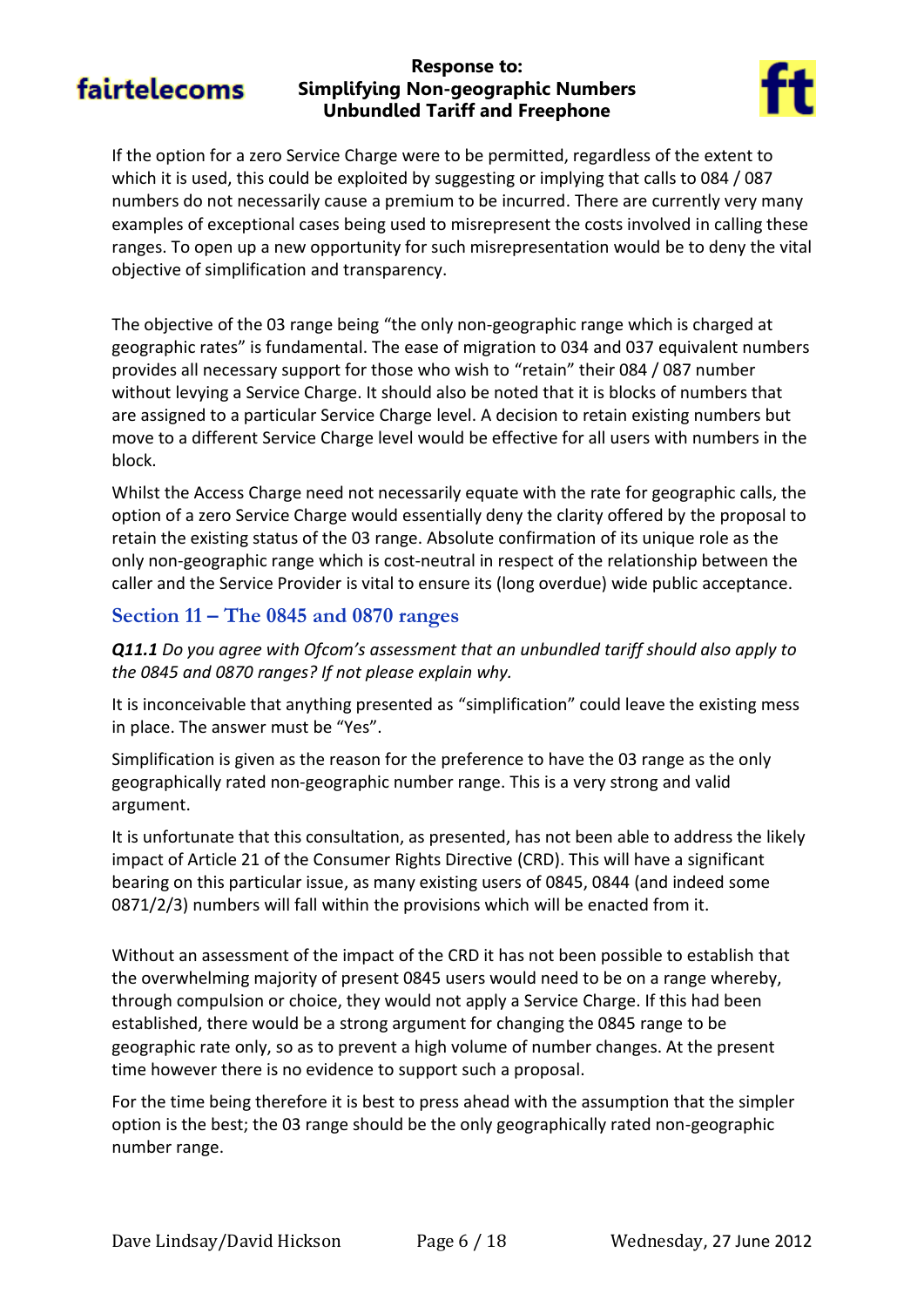#### **Response to: Simplifying Non-geographic Numbers Unbundled Tariff and Freephone**



If, at some early future point, it were to be shown that a significant majority of current 0845 users do not wish to apply a Service Charge, or will be prohibited from doing so, then the situation could change. This would enable it to be argued that those who do must be required to migrate to a new range (perhaps on 0844) with a suitable level of Service Charge. A very strong argument would however have to be presented so as to justify the resultant damage to clarity, i.e.:

- having more than one non-geographic range to which geographic rates applied; and
- having a geographic-rated range that was very similar to ranges on which Service Charges applied (i.e. 0845 vs 0844/3)

There can be no option other than the Unbundled Tariff for ranges which are not charged at the geographic rate.

#### **Section 12 – Implementation**

#### *Customer bills*

*Q12.1 Do you agree with our proposal not to mandate the presentation of disaggregated AC and SC charges on customers' bills?*

*Do you agree with our view that it should be up to OCPs to decide the best way to present these charges to their customers on bills OCPs but that we require that at a minimum, the OCPs should include the customer's AC on the bill they receive?*

YES - given that by "include" one means "present clearly".

#### *Wholesale issues*

*Q12.2 Do you agree with the requirement for a central SC database. If so what would be your preferred approach – public sector or private sector provision?*

*If you do not agree with the need for the database what approach for the dissemination and verification of SC would you prefer and why. Are there any other issues with respect to the database you would wish to raise?*

Yes - Funded by the industry, but under specifications issued or controlled by Ofcom.

A clear and simple on-line lookup facility is an imperative feature.

Telco telephone enquiry services should offer access to this information for customers who do not have ready internet access, as part of their customer service offering, in the same way that they advise other charges.

It would be very helpful if telcos could adopt a ready mechanism for simply addressing misrepresentation of Service Charges by Service Providers. This need not be a full blown complaints resolution procedure which would require a formal evidence-based process.

We propose a simple informal mechanism by which TCPs could advise their customers of perhaps accidental errors or oversights, in response to reports from OCPs, as raised by their customers.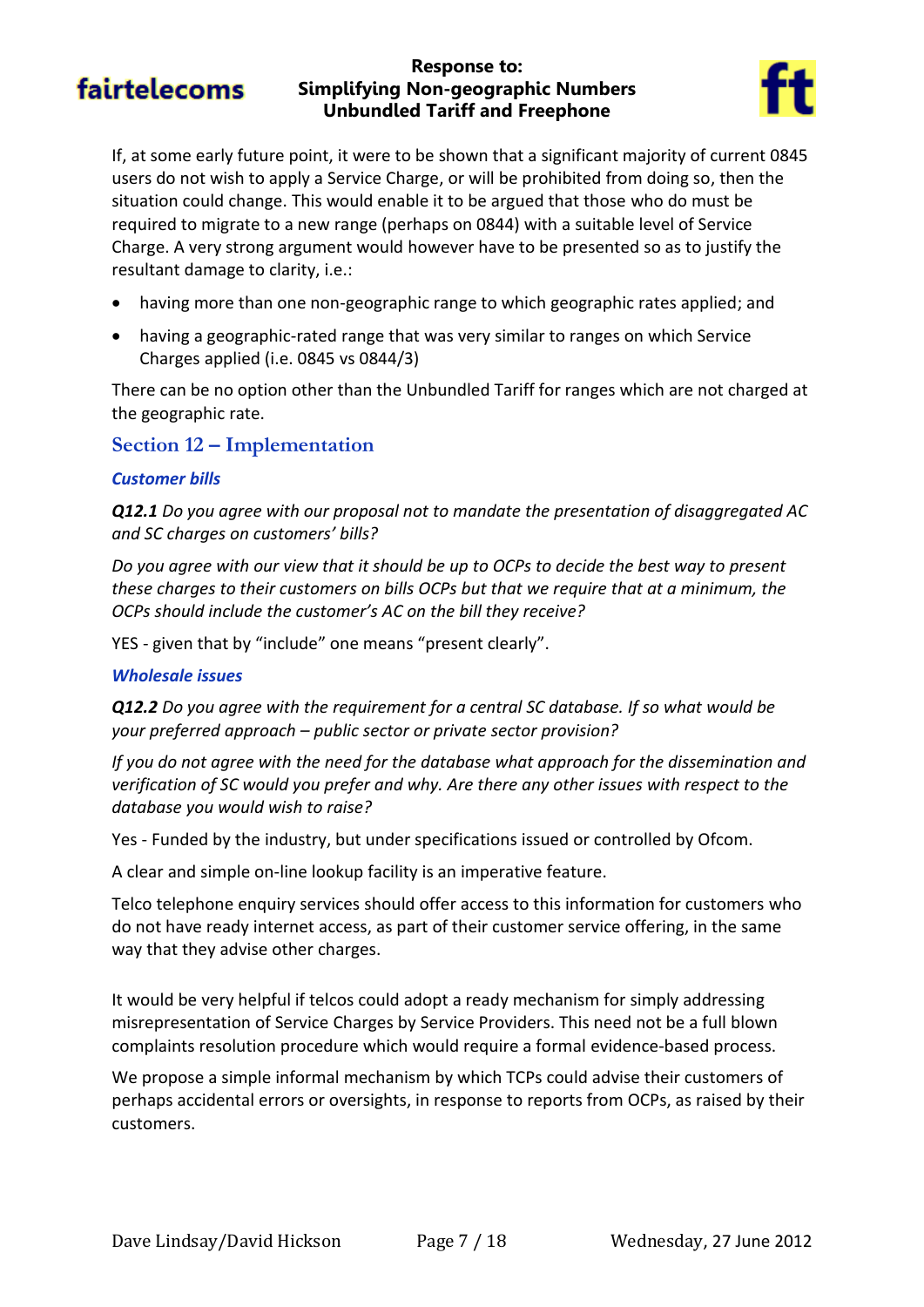#### **Response to: Simplifying Non-geographic Numbers Unbundled Tariff and Freephone**



*Q12.3 Do you agree with the need for reformation of the existing processes for number range building and tariff change notification?*

*If so, what do you consider to be the key characteristic of a revised set of processes?*

*Do you consider that there is a need for regulatory intervention in their establishment, if so why and on what basis should Ofcom intervene.*

Yes.

A fair and balanced process, which ensures that the interests of all parties are properly reflected.

The process will require continual engagement and oversight from Ofcom reflecting its principle statutory duties. Some form of independent consumer representation (purely in the role of oversight) would also be beneficial. Appropriate user representation, probably from PhonepayPlus - in its representative, rather than self regulatory, role would also be valuable.

Ofcom should be strongly engaged in establishing the constitution of this body.

*Q12.4 Do you consider that there is a need for additional regulatory intervention in the area of end-users' access to non-geographic numbers, in addition to General Condition 20? If so why and what form should such an obligation take?*

Once the body has been formed and established its starting point - i.e. proposals for creating the structure that will apply at the initial implementation of the Unbundled Tariff, it must then give consideration to the principles that it will follow in established (further) new ranges. As with all such considerations, Ofcom must remain engaged and if it sees the need for regulatory intervention (potentially subject to appropriate public consultation) then it must so act.

#### *Communicating with consumers*

*Q12.5 What steps / actions do you consider need to be undertaken to ensure changes to the structure and operations of non-geographic numbers are successfully communicated to consumers?*

#### **YES!**

Ofcom should engage widely with all consumer representative bodies and other interested parties to discuss what it needs to communicate. It should secure engagement and both take and give advice, to ensure the most effective communications by all parties.

#### *Price publication requirements*

#### *Q12.6 Do you agree that we would need to specify the AC as a key charge?*

The relevant GCs do not appear to specify what is and is not a "key charge". There is however no reason whatsoever for this important item to be excluded from such a specification.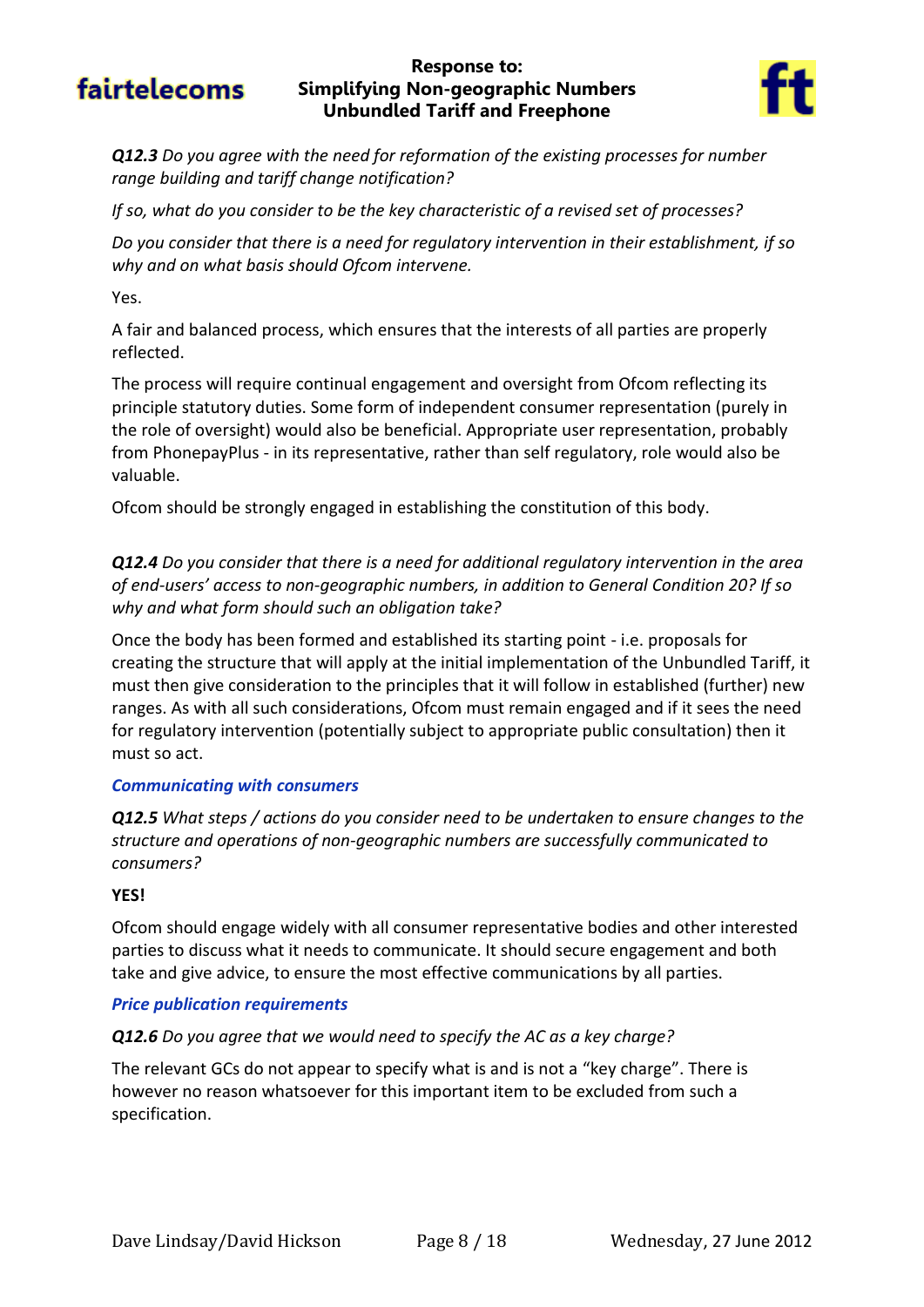#### **Response to: Simplifying Non-geographic Numbers Unbundled Tariff and Freephone**



*Q12.7 Do you agree with our provisional view that the requirement for SPs to advertise their SCs could be implemented through a condition on SPs that is enforced through an industry Code of Practice and the ASA? Are there any other options (beyond the two outlined) which Ofcom should be considering? What do you consider is the best approach for securing industry commitment and developing a Code of Practice?*

There is no imperative need to revise the current arrangements with PhonepayPlus to cover users of PRS.

(See separate notes "[Making the Unbundled Tariff work for 084 numbers](#page-10-0)".)

#### *Other implementation issues*

*Q12.9 We would welcome stakeholder views on our proposed approach for applying the unbundled tariff to payphones. Do you agree that it is appropriate to allow payphones to set a minimum fee for non-geographic calls?*

There are strong arguments for having special "Payphone only" NGC number ranges with special lower Service Charges being offered to permit telephone access to services at a reasonable cost, given that a high Access Charge must be levied.

If individual (or blocks of) "geographic rate" 03 numbers could be assigned as "Payphone only", then this could help address some of the problems related to fitting the Unbundled Tariff to the payphone situation.

*Q12.10 Do you consider there is a need to exempt business to business telephony contracts from some of the constraints of the unbundling regime? Is so what exemptions do you consider appropriate and why are they necessary (please give examples of the conflicts you would identify if exemptions are not provided). To which contracts should the exemptions apply and why?*

The consultation fails to layout any basis for one to respond with potential objections to the (un-stated) exemptions that are apparently being sought.

#### *Timing*

#### *Q12.11 Do you agree with our proposal that implementation should take place 18 months from the date of the final statement?*

It must be noted that this action is long overdue, so any delay will extend the detriment that is currently being suffered.

It is also noted that the proposals are comprehensive and radical and so it is vital that they are correctly implemented. It is also imperative that any unintended effects are spotted early and necessary corrective action is taken where possible. There may be issues on which potential reaction must be sought and understood before the final course can be set. This is not to propose a "phased implementation", but recognition that final determinations on some aspects may require a brief pause for reflection whilst the process is underway.

When the final timetable is set, this must include appropriate flexibility. The potential for postponement is inherent in any schedule of this sort, so there is always this element of flexibility.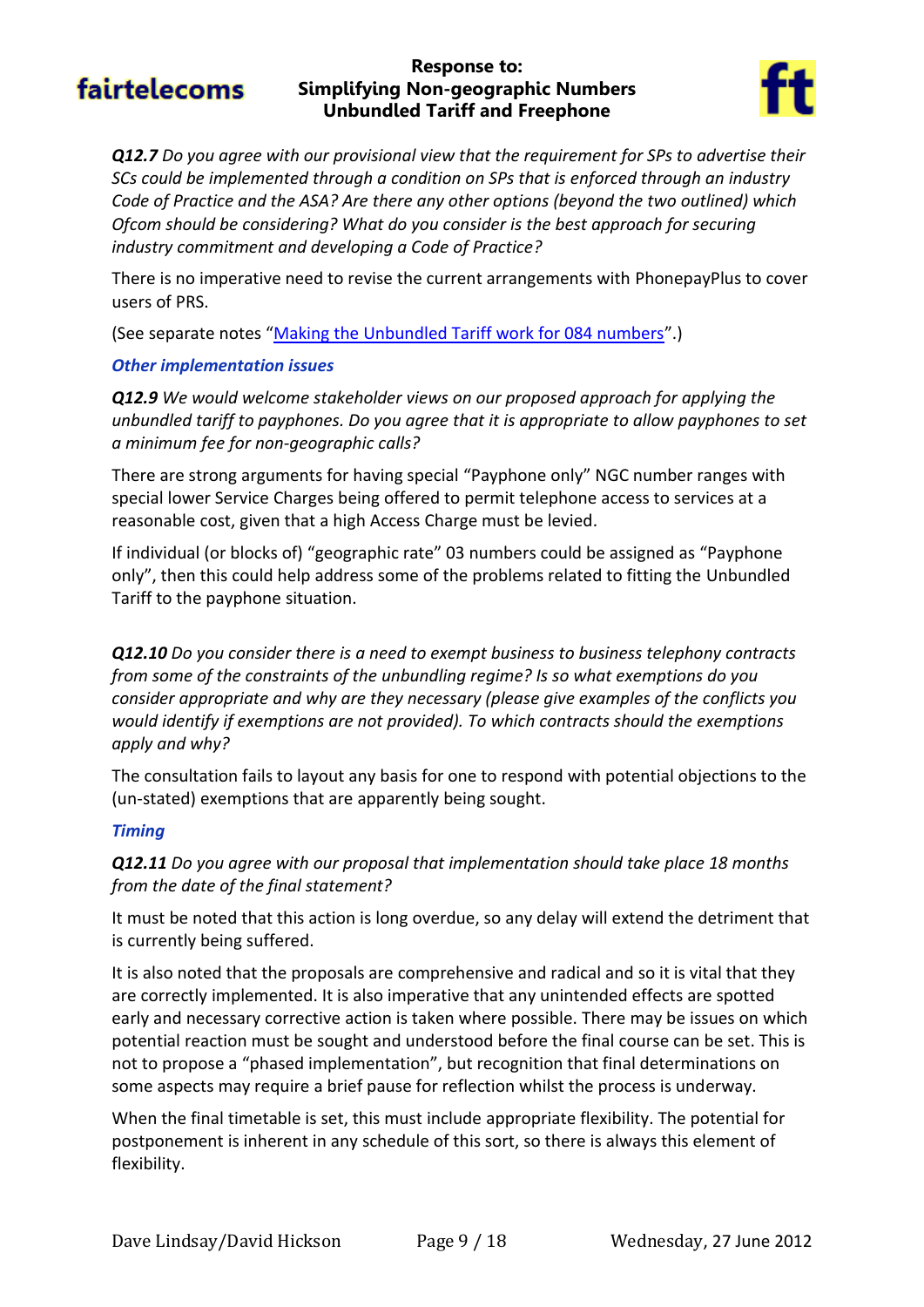

#### **Response to: Simplifying Non-geographic Numbers Unbundled Tariff and Freephone**



### **Part C – Freephone and 116**

### **Section 16 – Assessment of options**

*Q16.1 Do you agree with our assessment of the options for the 080 range? In particular, do you agree with our preferred option of making 080 genuinely free to caller? If not, please explain why.*

Is this not a "no brainer".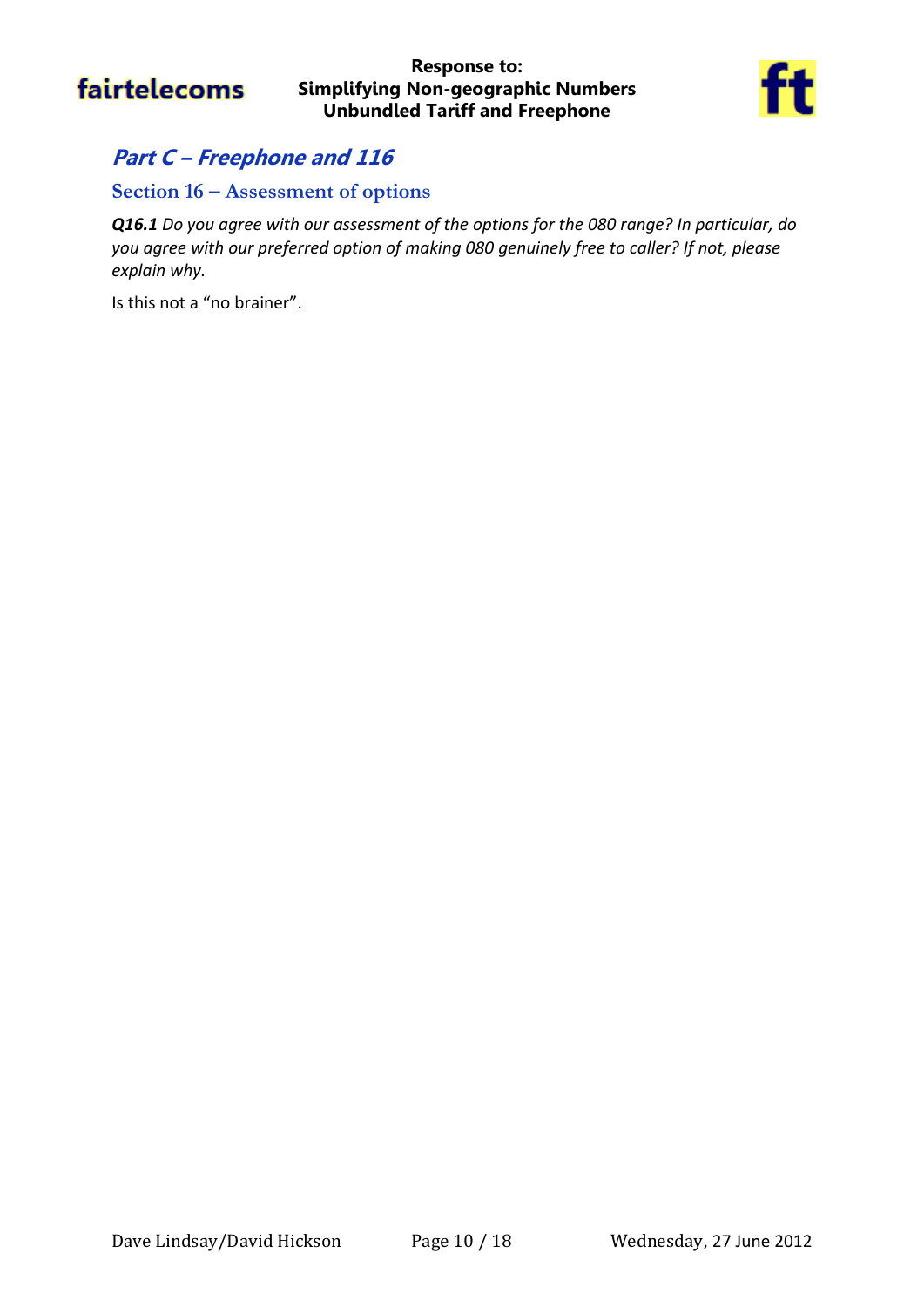

# <span id="page-10-0"></span>**Making the Unbundled Tariff work for 084 numbers**

There are two distinct purposes to be achieved by the Unbundled Tariff, in respect of Service Providers, and these are:

- to ensure the maximum clarity for those cases where a "Service Charge" is to remain in effect. Where a "Service Charge" is applicable, it is vital that the nature and value of this charge is clear to all parties; and
- to remove potential confusion in cases where a "Service Charge" cannot be justified by a Service Provider. Many current users of 084 / 087 numbers will wish, or need, to migrate to other ranges, notably 03, when faced with the prospect of declaring a "Service Charge".

There must be no doubt that calls to 084 and 087 numbers are **not** charged at "the basic rate" before the provisions of Article 21 of the Consumer Rights Directive (CRD) are enacted.

Assuming that implementation of the Unbundled Tariff is completed within 18 months (from January 2013) it will neatly coincide with the implementation of the required enactment of the CRD provisions.

During this period there will be a sizeable migration of current users of 084 and 087 numbers to other ranges; primarily to 03. Every effort must be made to ensure that this necessary transition is completed as swiftly as possible; however there will undoubtedly be some who will seek to hang on until the last possible moment.

Telephone service providers will have a big role to play. They need to be ready to address both the technical and, more importantly, the commercial aspects of this transition.

### **Ensuring that the Service Charge is declared**

The key element of transparency delivered by the Unbundled Tariff is the declaration of the Service Charge. In addition to contributing to advice of the cost of the call, this declaration performs a most important function. The simple presence of a Service Charge makes it plain that the organisation being called levies a charge on those who call it.

Although this will not essentially alter the situation that exists at present, existing users of 084 numbers appear to show a marked reluctance to admit that this situation exists. It may be reasonable to assume, therefore, that many will be reluctant to shift from this position. Retaining a 084 number will cause a significant change to their relationship with their callers; a potentially ugly, dark secret will be brought out into the light of day.

For those currently subject to PhonepayPlus regulations, the existing mechanism will remain in place. There will be a significant change to the form of the cost declaration, although this will require only a modest change to the words and perhaps the monetary amount.

The major new "enforcement" issue arises with those not currently subject to PhonepayPlus regulation, i.e. current users of 084 numbers.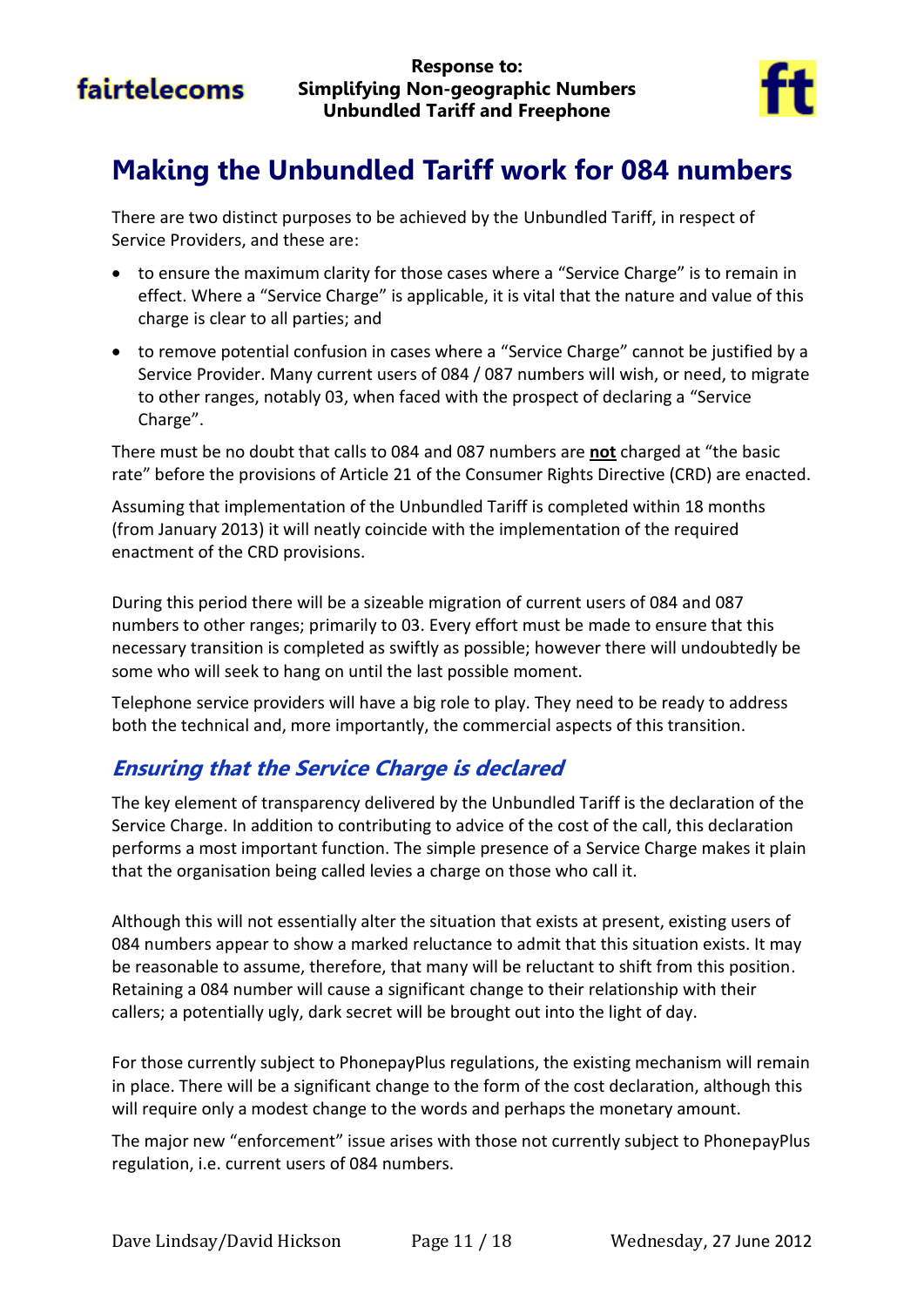

### **The distinct groups that need to be considered separately**

Current 084 users may be seen as falling into three groups:

### **Group 1**

Many current users of 084 numbers are to be covered by the provisions of Article 21 of the Consumer Rights Directive and will therefore have to change to another number range, before the relevant statutory provisions come into force.

*The same applies to some current users of 087 (and even 09) numbers, however they would otherwise be covered by the revised PhonepayPlus regulations, so they are in a slightly different position.*

### **Group 2**

Some current users of 084 numbers will find themselves unable to justify the (exposed) imposition of a Service Charge. They will therefore move away from this range before the duty to declare the Service Charge is imposed; on implementation of the Unbundled Tariff.

It is possible that such decisions may be affected by their perception of the rigour of whatever enforcement mechanism is to be engaged to ensure compliance with the general requirement to declare the Service Charge. Although this Group is defined as being those to whom the enforcement mechanism will never apply, it is important that there be an expectation of effective enforcement, so as to ensure membership of this Group.

### **Group 3**

There will be some current users of 084 numbers who may be content to declare their Service Charge. Careful consideration could however change this position.

### **Why would a current user of a 084 number be ready to declare a Service Charge?**

There are other cases, however the following comments relate to those who intend to (continue to) use a 084 number for contact with a call centre. This can only be for purposes which will fall outside the terms of the relevant enactment of the provisions of the CRD.

The typical cost of handling a five minute call to a contact centre would be said to be around £5. Given that the Service Charge for a 084 number will not exceed 7ppm, one is dealing with the imposition of a charge of no more than 35p for a five minute call (29p excluding VAT). This must be set against a cost of perhaps £5.

This charge is in addition to the Access Charge imposed by the caller's own telephone company, which is itself likely to be greater than the charge for an equivalent call to a geographic rate number. In some cases the Access Charge is likely to be greater than the Service Charge (certainly in the case of the lower rated 084 ranges).

If a caller is to be asked to pay for use of a contact centre facility, it would surely be seen as absurd for this charge to represent less than perhaps 6% of the cost. Where collection of this fee is in association with a charge (of perhaps equal or greater value) levied by a third party, i.e. the telco Access Charge, it is made even more absurd.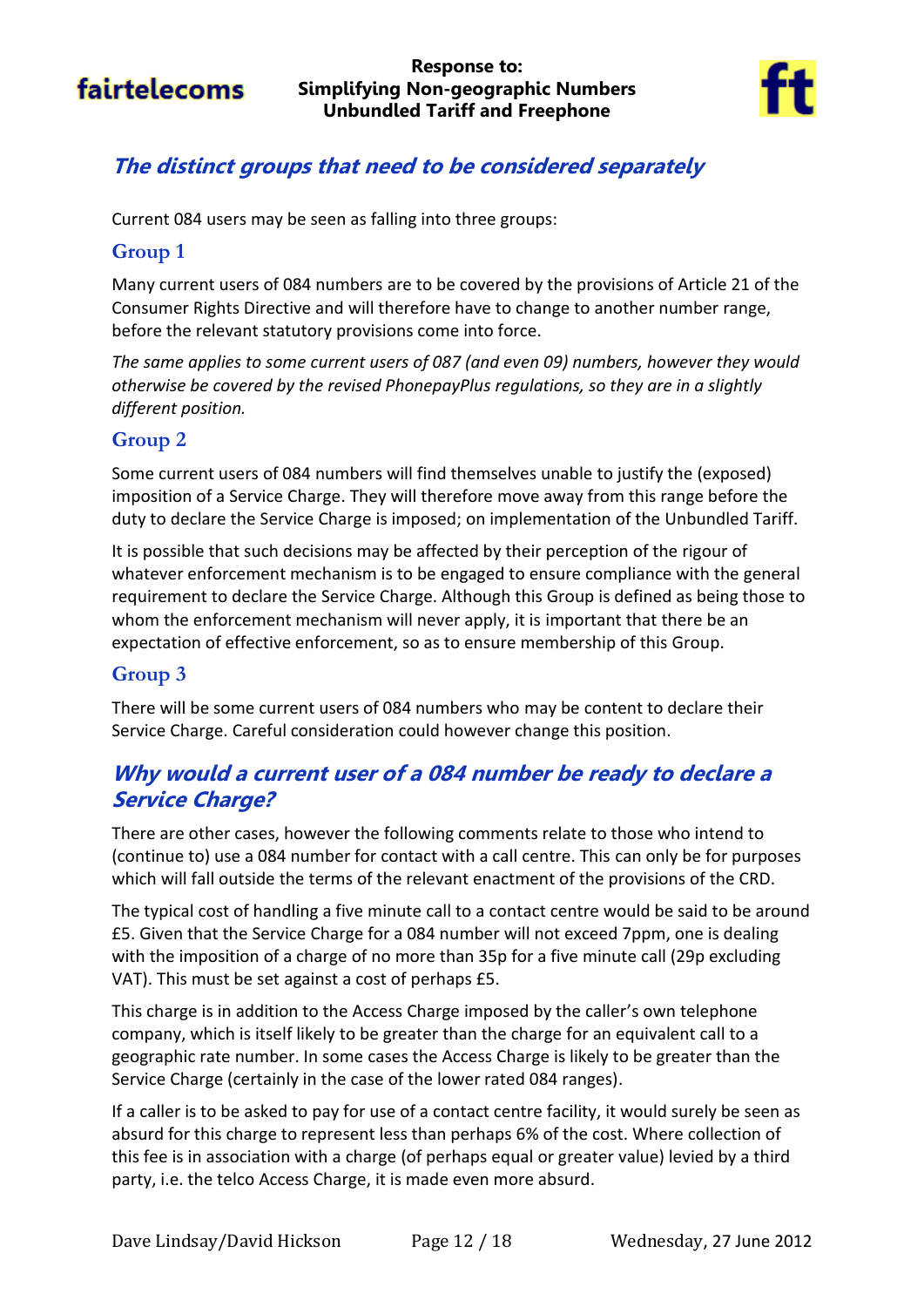#### **Response to: Simplifying Non-geographic Numbers Unbundled Tariff and Freephone**



We must recognise that we come to this wholly new situation (for 084 users) from a most messy and undesirable current position. The origin of the subsidy obtained from 084 numbers was that it came at little or no additional cost to callers. This was when the overwhelming majority of calls were subject to the direct or indirect effects of the NTS Condition on BT; but this is no longer true.

We also recognise that some of the present opposition to calling 084 numbers arises from an excessive estimate of the cost. It is however foolish to assume that this opposition will in any way dissolve when callers recognise that the significant element of this additional cost (albeit less than they may have believed) is clearly shown to be a charge to the benefit of the person they are calling.

Ignoring those cases which will be covered by the CRD, we are talking about a Service Provider advising that they impose a petty fee (of up to 35p for a five minute call, in many cases as little as 10p) for telephone access, e.g.

- HMRC on those enquiring about their tax
- JobCentre Plus on jobseekers
- A NHS GP on a patient booking an appointment
- The Scout Association on potential volunteers
- Age UK on those seeking its assistance
- Apple UK on Mac users with non-contractual support queries
- Next on "mail order" customers
- BAA on those enquiring about facilities at Heathrow

These examples have been picked out simply to illustrate cases where a well known organisation imposes a charge, but nonetheless incurs a considerable cost in handling each call. This is not profiteering on the part of the Service Provider; it is simply imposing a proportionately tiny charge which may have a proportionately major effect on the caller.

Unless the Access Charge is great (as many are at present), that effect is unlikely to be major in financial terms; it is simply likely to be seen as insulting. Even where the organisation called is a charity which the caller may be happy to support, the use of a 084 number does not enable the caller to even approach meeting the costs incurred in handling their call.

Businesses and telcos may be reluctant to have to change their present arrangements; however these have developed out of a wholly unacceptable situation. Ofcom has finally decided that the bullet has to be bitten.

Anyone intending to continue using a 084 number has to face the reality of telling their callers that they impose a Service Charge. If this represents perhaps less than 6% of the cost of handling their call (and is perhaps exceeded by a consequential third party charge) then they must nonetheless find some way of justifying this.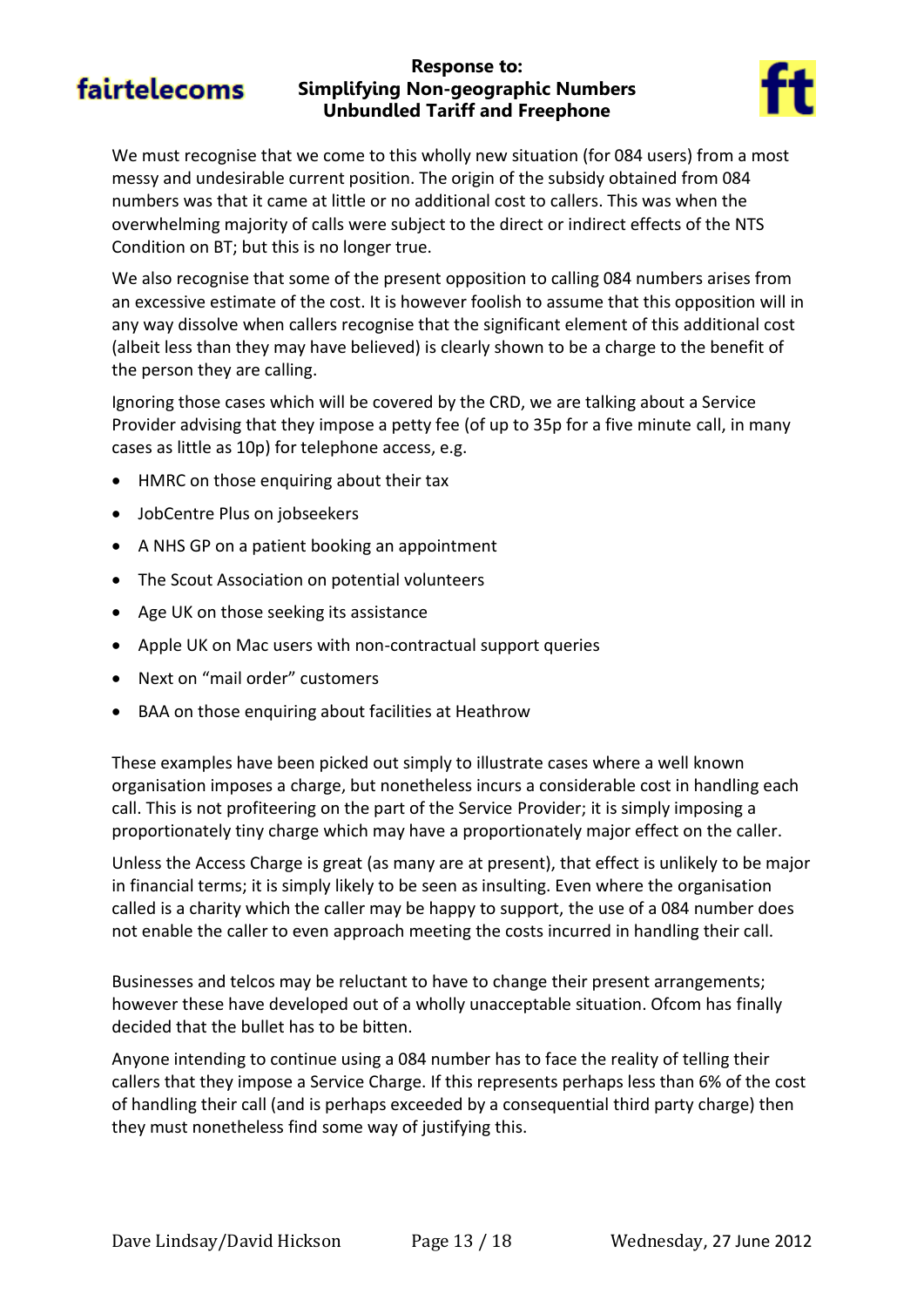#### **Response to: Simplifying Non-geographic Numbers Unbundled Tariff and Freephone**



It is our firm belief that if Service Providers address this issue afresh and properly – without being misguided by their telephone service providers – then there will be very few who will opt to impose a petty Service Charge. They will either take the small step of migrating to a geographic rate number (03 if they require the benefit of a non-geographic number; with the 034 equivalent as a convenient option) or take the larger step of switching to a PRS number which will enable them to impose a Service Charge that is truly proportionate to the cost of the service which the caller is accessing.

### **Summary of the changed situation**

Whilst the existence of a charge to the benefit of the called party has been clearly recognised in the case of PRS, there has never been such clarity in respect of 084 numbers. BT's perverse inclusion of 0845 numbers in call plans and Service Providers' repeated denials of any benefit from "revenue sharing" has contributed to this position.

We face a wholly new situation for 084 users. It is our belief that there will be some who will be content to declare their Service Charge (at the relatively low level applicable to this range), but they will represent a very small proportion of those who are currently using numbers from these ranges.

Given that Ofcom is serious about its intention to see the Unbundled Tariff work for 084 numbers, it must find an effective way of ensuring that obligation to declare the Service Charge is clearly recognised. This applies to those who expect to see clear regulations with which they can readily comply, and to recognise a risk of penalty in the event of breach.

It also applies to those who must be caused to set aside any consideration of an option to continue to use a 084 number whilst continuing to fail to advise callers of the Service Charge which is currently being paid (within a bundled charge).

### **Methods of enforcement**

Consultation question 12.7 invites comments on a provisional view about how declarations of Service Charges may be enforced. Given that PRS providers are already covered by the PhonepayPlus Code, it may be assumed that this question refers to other cases, i.e. 084 users. We address here the three groups of 084 users described above.

#### **Summary of the situation for each Group**

For Group 1 (those to be covered by CRD) it is imperative that whatever Ofcom does within the scope of its own regulatory powers, BIS is provided with clear definitions around which to form its measures. There can be no opportunity for doubt or debate about what is not charged at the "basic rate".

Those in Group 2 (who cannot justify imposition of a Service Charge) are moving in the same direction as 1, without explicit regulatory pressure. They nonetheless need their decision to be seen, in part, as being required in order to avoid an unacceptable regulatory obligation.

Group 3 (those who wish to continue using 084 numbers) must see a clear and specific duty to comply with regulatory obligations, and the potential for enforcement action to be taken against those who fail to comply.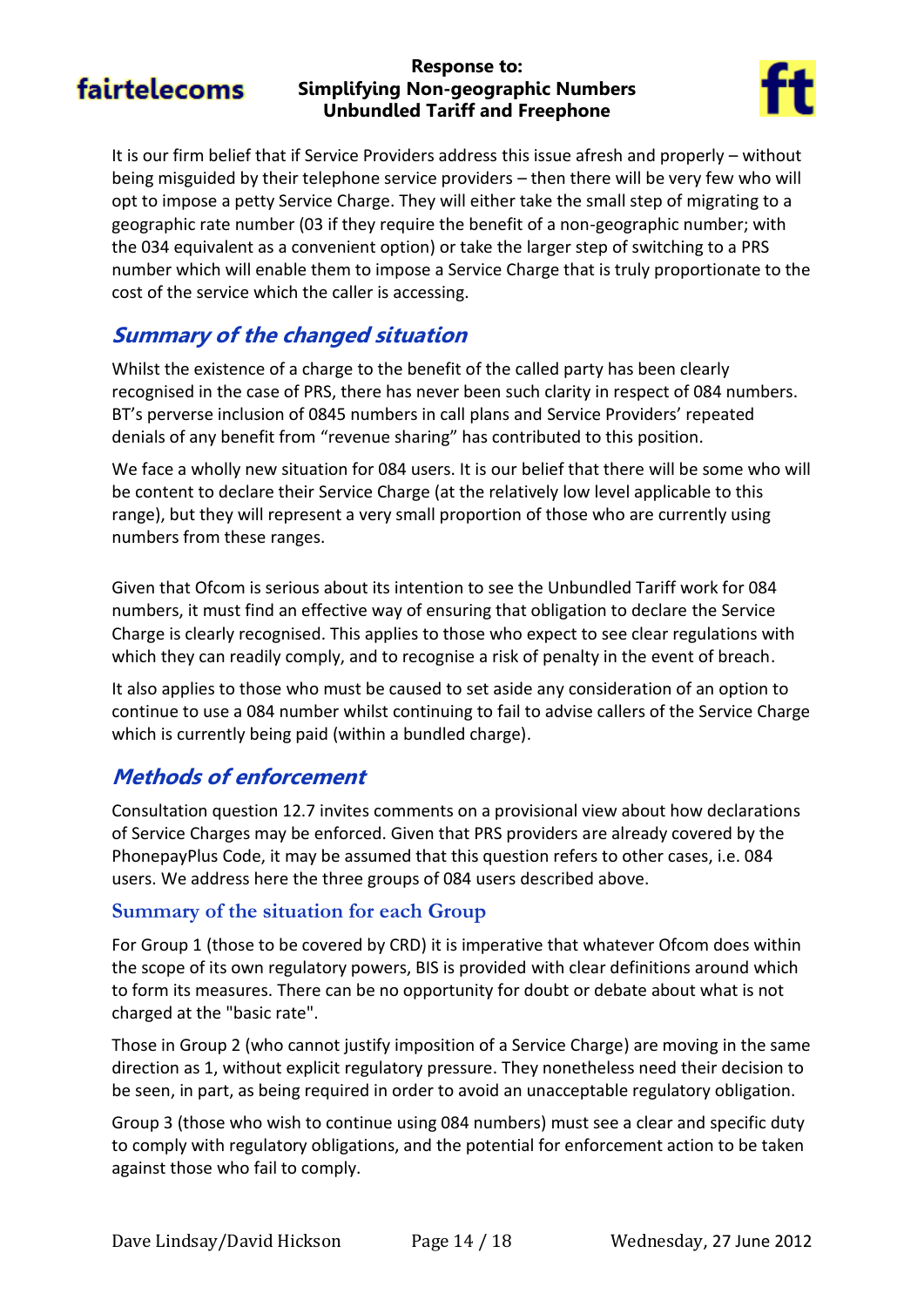#### **Response to: Simplifying Non-geographic Numbers Unbundled Tariff and Freephone**



The nature of what is needed is distinct for the three groups. Ofcom is only required to ensure that effective definitions are in place to cover Group 1. The actual enforcement mechanisms need only be sufficient and appropriate to cover Group 3, however they must be seen as posing a threat to those who may be wavering on the edge of Group 2.

### **Ofcom's direct role in achieving compliance**

The most effective and straightforward way of achieving compliance with any reasonable requirement is for it to become accepted practice by those to whom it applies. Once those covered by any regulation start weighing up the risks and implications of being found to be in breach, the objective of the measure can be said to have failed. This is most particularly true for an organisation that openly imposes and enforces regulation with a "light touch".

Ofcom will need to declare the terms of the operation of the Unbundled Tariff in General Conditions, the National Telephone Numbering Plan and other formal instruments. It must however also ensure that the basis for the declaration of the Service Charge is universally accepted as the proper way for any business to proceed.

This will obviously apply to PRS providers through the PhonepayPlus code, but it will be essential to ensure that the principle of Service Charge declaration is universal.

Ofcom's own powers of regulation in this area (albeit devolved) only cover providers of telecoms services. At the present time it cannot be seen that users of 084 numbers, with a Service Charge of up to 7ppm, can be so described. The option of extending the definition of PRS providers even further than it was (perhaps improperly) extended to encompass users of 087 numbers cannot be considered seriously, at the present time.

One may wish to consider the possibility that the extent of migration from the 084 ranges will be found to be so great that those who remain (perhaps ISPs and providers of specialised telecoms facilities, e.g. automated telephone ticket booking lines) could be found to fairly described as providers of Premium Rate Services. For the time being however, it would not be appropriate to prepare PhonepayPlus for the role of recruiting and regulating all current users of 0844/3 and 0845 numbers.

#### **Going beyond the ASA**

The only general regulation required in respect of users is the obligation to declare the Service Charge. As the ASA now has pseudo-regulatory powers covering most declarations of price, it is natural to think of it as being the body to undertake "light touch" enforcement.

As stated above however, this is only part of the story. To achieve acceptance as standard practice, one has to look much further than the potential risk of a slap on the wrist for those who fail to comply. The standard of declaring a Service Charge (in cases where it applies) needs to be adopted widely for the Unbundled Tariff to work for 084 numbers.

Use of the Ofcom-defined Service Charge declaration statement must be adopted as a standard by the many agencies which enforce good practice by those who may be using 084 numbers. It will be for each to apply this in whatever manner is appropriate to its particular function.

Some groups and specific examples are suggested below.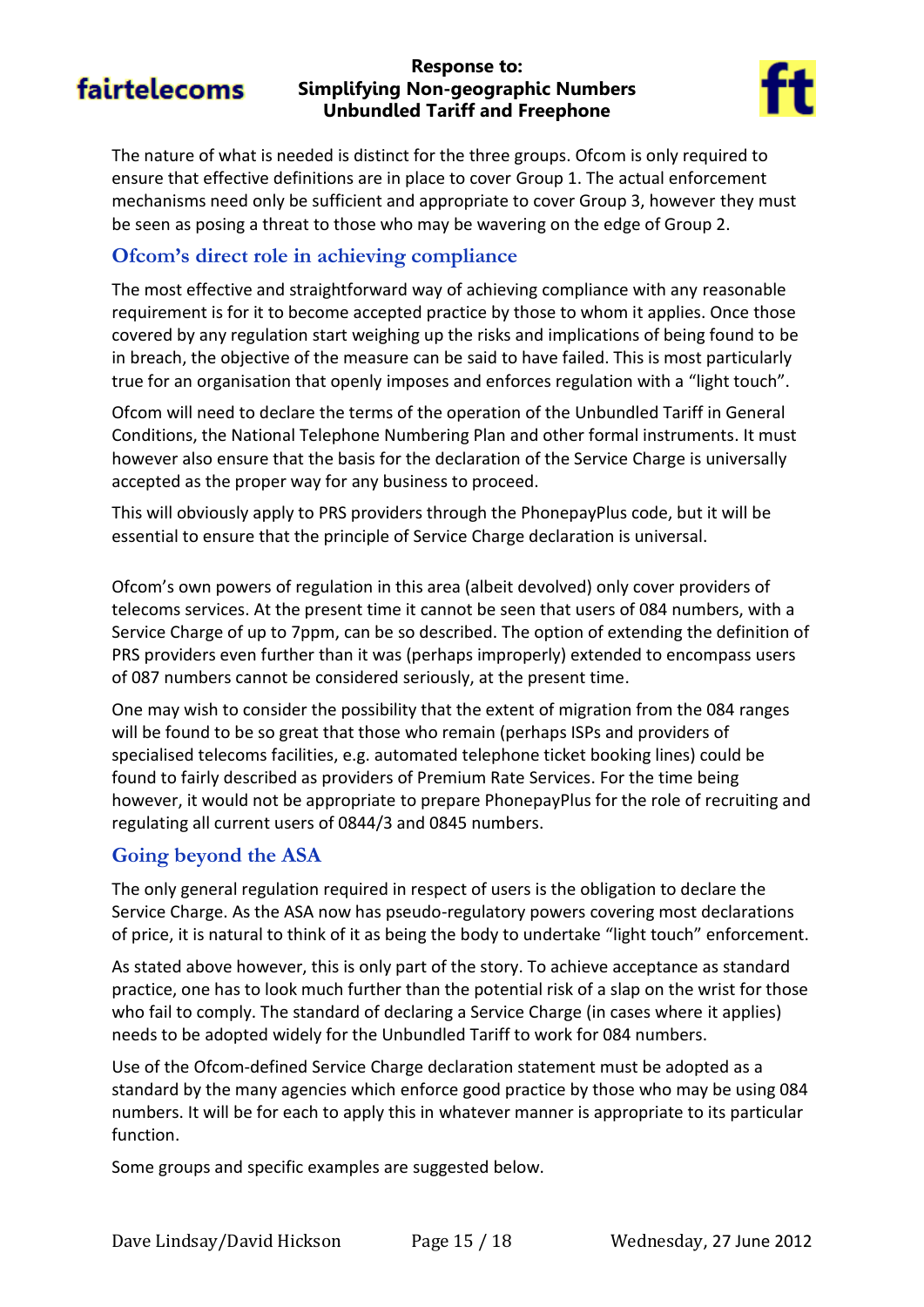#### **Response to: Simplifying Non-geographic Numbers Unbundled Tariff and Freephone**



Where the body has a specific responsibility for a particular market or group of callers, it may be appropriate for that body to specify additional relevant provisions, notwithstanding whatever may be the provisions of the enactment of the CRD.

This could include absolute prohibition of use of numbers to which a Service Charge applies by some or all of those who fall within its jurisdiction, or such prohibition could be restricted to lines used for specific purposes. Further specific regulation could be applied, e.g. prohibition of call queuing, or limits on queuing time, or other service specifications that may be seen as appropriate only to cases where a Service Charge is applied.

We refer, in particular, but not exclusively, to the following:

#### *Covering specific areas*

- **The Cabinet Office** (covering all central government and other public sector bodies). This must also extend to the Governments of the Nations. The Cabinet Office may have a central role in issuing specific guidance to reflect cross-departmental policy and general guidance on how specific requirements may or should be formulated for particular cases. A statement of general Government policy on use of Service Charges by Departments and public sector bodies must emerge, either to establish a context for Ofcom's intended policy and action, or at least in reaction to it.
- **All statutory sectoral regulators** (including Ofcom as the regulator of providers in its sectors).
- **Self-regulatory bodies** covering industry sectors where there is use of inbound calling services.

#### *In general*

- **The Committee on Advertising Practice**, as setting policy for the ASA. It is quite feasible for Ofcom to be seen as the source for a precise definition of what is necessary to achieve an acceptable standard in respect of statements of telephone call charges.
- **The Trading Standards Institute**, as a source of common policy for trading standards bodies. Although the nature of this organisation is somewhat obtuse, it should be fully engaged in all of Ofcom's work on this topic. It has previously produced useful guidance on call cost declarations for 084 calls.
- **The Office of Fair Trading**. This body will obviously have an important role in supporting BIS with the enactment of the CRD provisions. It too must have a serious engagement in the process of determining how both a formal and informal structure of standards for the declaration of telephone call charges is maintained.

It is perfectly proper for these bodies to be actively (if proportionately) engaged in the implementation of this aspect of the Unbundled Tariff. They exist to serve the interests of those who engage with the subjects of their governance by telephone, mostly as customers or in some other way.

Ofcom's only duty to protect specific consumer interests relates to those in a consumer relationship with a provider of communications services. Declaration of the Service Charge is relevant to interests of consumers in respect of other relationships.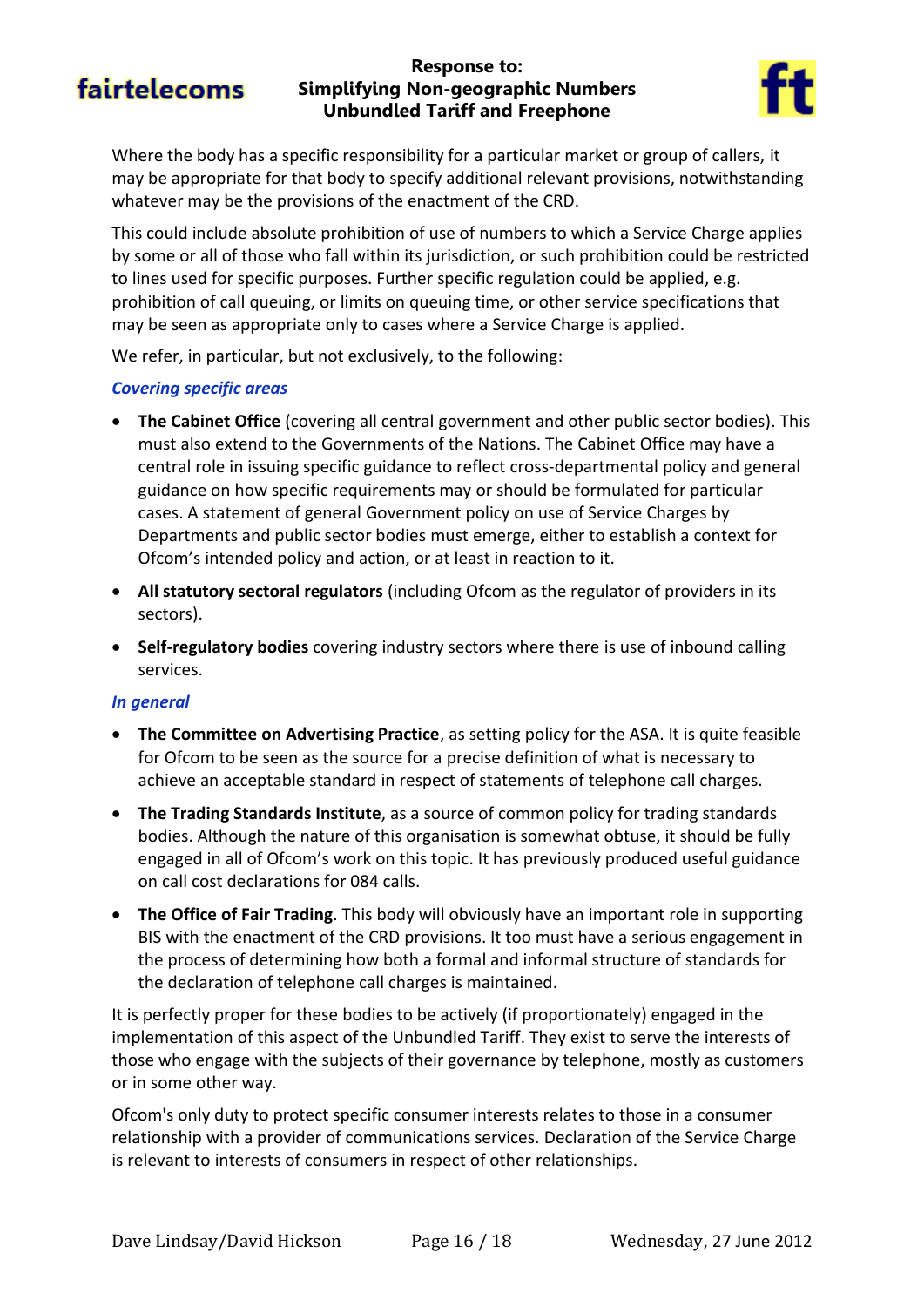#### **Response to: Simplifying Non-geographic Numbers Unbundled Tariff and Freephone**



#### *The exception - Citizens Advice*

Given the important functions which have been granted to this body, it would be seen as having an important role in relation to this matter. This is however highly problematic because , as a long standing user of 084 telephone numbers, Citizens Advice presents one of the most notable examples of the current bad practice, which it is hoped that the Unbundled Tariff will address.

It may be unusual to focus on a particular illustration of a problem in a consultation response when general policy issues are being discussed. We do however note that other consultation respondents find it useful to highlight specific cases, by way of illustration.

Citizens Advice now operates the Consumer Direct service. It does so unashamedly on a 0845 number, benefitting from subsidy of the costs of providing the service at the expense of service users. It fails to provide any clear indication to callers of the existence of the (bundled) Service Charge which they pay when calling this number.

Citizens Advice provides its own advice to citizens, largely through its member bureaux, using national and local 0844 telephone numbers. These are all of type g6, causing it to benefit from the highest level of Service Charge available, short of being defined as a provider of a Premium Rate Service. It fails to provide any clear indication to its callers of the existence of the (bundled) Service Charge they pay when calling its numbers.

Behind the new national 0844 numbers are secret 03 numbers that are advised to mobile callers, after they have called the 0844 number, for use as an alternative by re-dialling. Although calls from landlines to these 03 numbers are blocked, the numbers are deliberately not published and care is taken to prevent them from being disseminated. Mobile callers are therefore required to pay charges which Citizens Advice attacks in relation to calls to other bodies, only being offered the opportunity to use a "non-premium" alternative for a subsequent call.

Citizens Advice thereby shows a lack of transparency and openness and what may be described as aggressive cost saving at the expense of service users. Whilst some may see this behaviour as being inappropriate for a body of this type, it cannot be said to be anything worse than "sharp practice". It may even be of comfort to those seeking assistance with consumer problems to know that they are engaged with a body which is well familiar with the tricks and misrepresentations which those they are complaining about get up to!

A more disturbing aspect in this regard is that Citizens Advice will shortly take over the role presently being fulfilled by Consumer Focus, as the statutory advocate of the consumer interest. It is therefore of relevance to look at the positions it has taken, and presumably will continue to hold, on the issue of 084 telephone numbers in general. One can only guess as to how far these positions are influenced by its own persistent use of these numbers.

Citizens Advice has indicated a clear and specific policy position on use of 0845 numbers by DWP and HMRC. It has advocated their retention for all enquiry lines, in direct opposition to suggestions that it is inappropriate for these bodies to impose an undeclared Service Charge on callers.